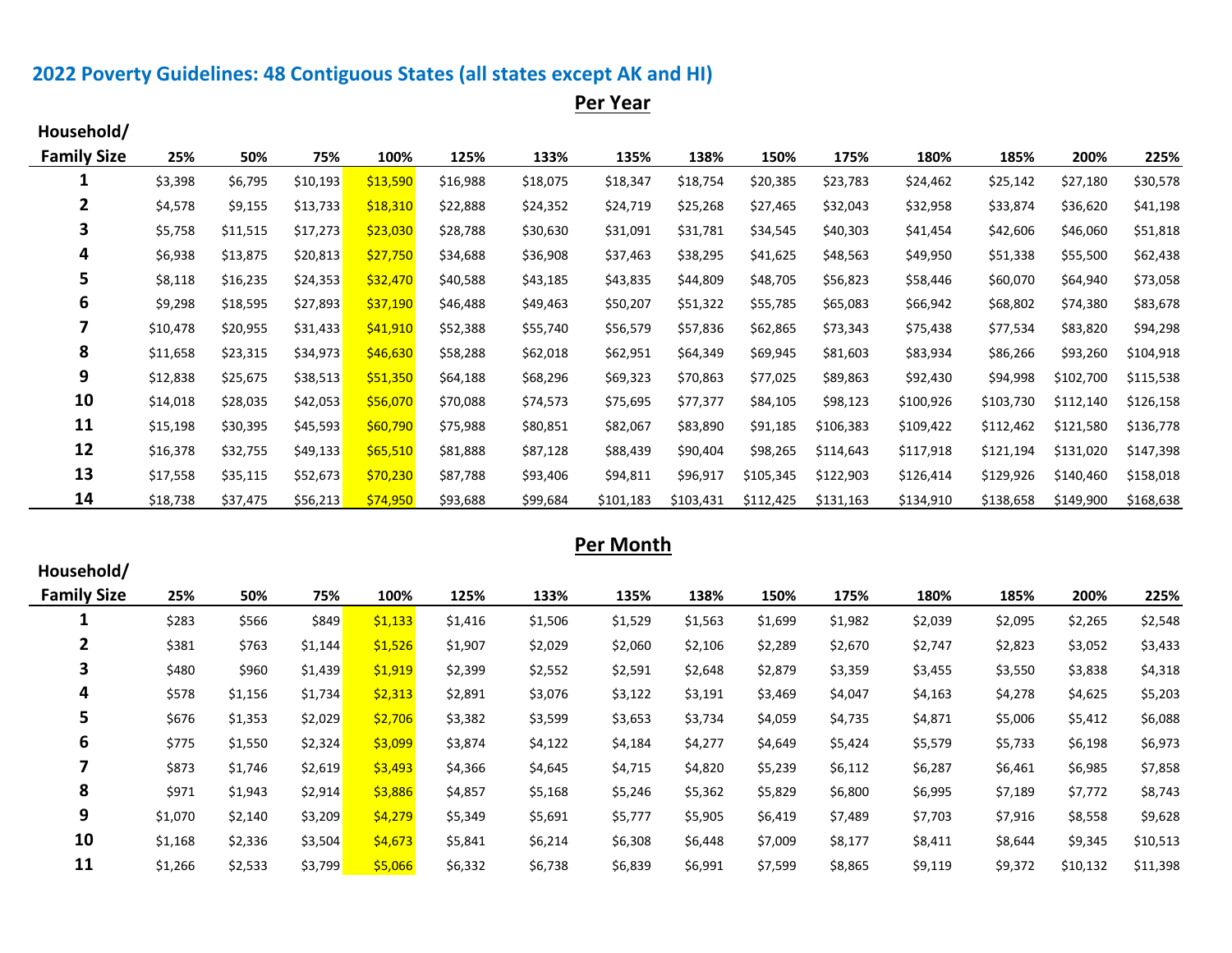| 12 | \$1,365 | \$2,730 | \$4,094 | \$5,459 | \$6,824 | \$7,261 | \$7,370 | \$7,534 | \$8,189 | \$9,554  | \$9,827  | \$10,099 | \$10,918 | \$12,283 |
|----|---------|---------|---------|---------|---------|---------|---------|---------|---------|----------|----------|----------|----------|----------|
| 13 | \$1,463 | \$2.926 | \$4,389 | \$5,853 | \$7,316 | \$7,784 | \$7,901 | \$8,076 | \$8,779 | \$10,242 | \$10,535 | \$10,827 | \$11,705 | \$13,168 |
| 14 | \$1,561 | \$3,123 | \$4,684 | \$6,246 | \$7,807 | \$8,307 | \$8,432 | \$8,619 | \$9,369 | \$10,930 | \$11,243 | \$11,555 | \$12,492 | \$14,053 |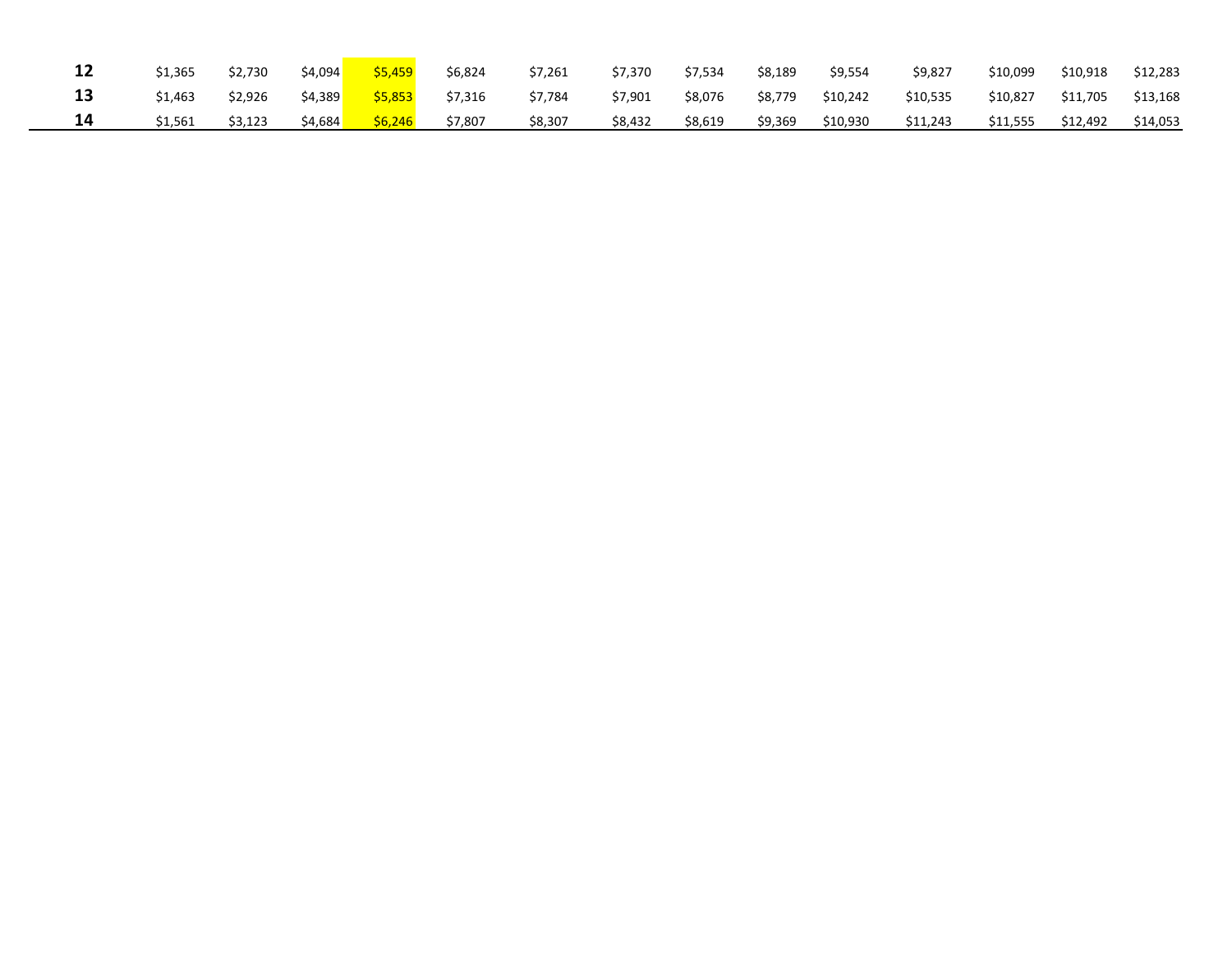# **2022 Poverty Guidelines: Alaska**

**Per Year**

| Household/         |          |          |          |          |           |           |           |           |           |           |           |           |           |           |
|--------------------|----------|----------|----------|----------|-----------|-----------|-----------|-----------|-----------|-----------|-----------|-----------|-----------|-----------|
| <b>Family Size</b> | 25%      | 50%      | 75%      | 100%     | 125%      | 133%      | 135%      | 138%      | 150%      | 175%      | 180%      | 185%      | 200%      | 225%      |
| 1                  | \$4,248  | \$8,495  | \$12,743 | \$16,990 | \$21,238  | \$22,597  | \$22,937  | \$23,446  | \$25,485  | \$29,733  | \$30,582  | \$31,432  | \$33,980  | \$38,228  |
| 2                  | \$5,723  | \$11,445 | \$17,168 | \$22,890 | \$28,613  | \$30,444  | \$30,902  | \$31,588  | \$34,335  | \$40,058  | \$41,202  | \$42,347  | \$45,780  | \$51,503  |
| 3                  | \$7,198  | \$14,395 | \$21,593 | \$28,790 | \$35,988  | \$38,291  | \$38,867  | \$39,730  | \$43,185  | \$50,383  | \$51,822  | \$53,262  | \$57,580  | \$64,778  |
| 4                  | \$8,673  | \$17,345 | \$26,018 | \$34,690 | \$43,363  | \$46,138  | \$46,832  | \$47,872  | \$52,035  | \$60,708  | \$62,442  | \$64,177  | \$69,380  | \$78,053  |
| 5                  | \$10,148 | \$20,295 | \$30,443 | \$40,590 | \$50,738  | \$53,985  | \$54,797  | \$56,014  | \$60,885  | \$71,033  | \$73,062  | \$75,092  | \$81,180  | \$91,328  |
| 6                  | \$11,623 | \$23,245 | \$34,868 | \$46,490 | \$58,113  | \$61,832  | \$62,762  | \$64,156  | \$69,735  | \$81,358  | \$83,682  | \$86,007  | \$92,980  | \$104,603 |
| 7                  | \$13,098 | \$26,195 | \$39,293 | \$52,390 | \$65,488  | \$69,679  | \$70,727  | \$72,298  | \$78,585  | \$91,683  | \$94,302  | \$96,922  | \$104,780 | \$117,878 |
| 8                  | \$14,573 | \$29,145 | \$43,718 | \$58,290 | \$72,863  | \$77,526  | \$78,692  | \$80,440  | \$87,435  | \$102,008 | \$104,922 | \$107,837 | \$116,580 | \$131,153 |
| 9                  | \$16,048 | \$32,095 | \$48,143 | \$64,190 | \$80,238  | \$85,373  | \$86,657  | \$88,582  | \$96,285  | \$112,333 | \$115,542 | \$118,752 | \$128,380 | \$144,428 |
| 10                 | \$17,523 | \$35,045 | \$52,568 | \$70,090 | \$87,613  | \$93,220  | \$94,622  | \$96,724  | \$105,135 | \$122,658 | \$126,162 | \$129,667 | \$140,180 | \$157,703 |
| 11                 | \$18,998 | \$37,995 | \$56,993 | \$75,990 | \$94,988  | \$101,067 | \$102,587 | \$104,866 | \$113,985 | \$132,983 | \$136,782 | \$140,582 | \$151,980 | \$170,978 |
| 12                 | \$20,473 | \$40,945 | \$61,418 | \$81,890 | \$102,363 | \$108,914 | \$110,552 | \$113,008 | \$122,835 | \$143,308 | \$147,402 | \$151,497 | \$163,780 | \$184,253 |
| 13                 | \$21,948 | \$43,895 | \$65,843 | \$87,790 | \$109,738 | \$116,761 | \$118,517 | \$121,150 | \$131,685 | \$153,633 | \$158,022 | \$162,412 | \$175,580 | \$197,528 |
| 14                 | \$23,423 | \$46,845 | \$70,268 | \$93,690 | \$117,113 | \$124,608 | \$126,482 | \$129,292 | \$140,535 | \$163,958 | \$168,642 | \$173,327 | \$187,380 | \$210,803 |

## **Per Month**

| Household/         |         |         |         |         |         |         |         |         |         |          |          |          |          |          |
|--------------------|---------|---------|---------|---------|---------|---------|---------|---------|---------|----------|----------|----------|----------|----------|
| <b>Family Size</b> | 25%     | 50%     | 75%     | 100%    | 125%    | 133%    | 135%    | 138%    | 150%    | 175%     | 180%     | 185%     | 200%     | 225%     |
| щ                  | \$354   | \$708   | \$1,062 | \$1,416 | \$1,770 | \$1,883 | \$1,911 | \$1,954 | \$2,124 | \$2,478  | \$2,549  | \$2,619  | \$2,832  | \$3,186  |
| $\mathbf{2}$       | \$477   | \$954   | \$1,431 | \$1,908 | \$2,384 | \$2,537 | \$2,575 | \$2,632 | \$2,861 | \$3,338  | \$3,434  | \$3,529  | \$3,815  | \$4,292  |
| 3                  | \$600   | \$1,200 | \$1,799 | \$2,399 | \$2,999 | \$3,191 | \$3,239 | \$3,311 | \$3,599 | \$4,199  | \$4,319  | \$4,438  | \$4,798  | \$5,398  |
| 4                  | \$723   | \$1,445 | \$2,168 | \$2,891 | \$3,614 | \$3,845 | \$3,903 | \$3,989 | \$4,336 | \$5,059  | \$5,204  | \$5,348  | \$5,782  | \$6,504  |
| 5                  | \$846   | \$1,691 | \$2,537 | \$3,383 | \$4,228 | \$4,499 | \$4,566 | \$4,668 | \$5,074 | \$5,919  | \$6,089  | \$6,258  | \$6,765  | \$7,611  |
| 6                  | \$969   | \$1,937 | \$2,906 | \$3,874 | \$4,843 | \$5,153 | \$5,230 | \$5,346 | \$5,811 | \$6,780  | \$6,974  | \$7,167  | \$7,748  | \$8,717  |
|                    | \$1,091 | \$2,183 | \$3,274 | \$4,366 | \$5,457 | \$5,807 | \$5,894 | \$6,025 | \$6,549 | \$7,640  | \$7,859  | \$8,077  | \$8,732  | \$9,823  |
| 8                  | \$1,214 | \$2,429 | \$3,643 | \$4,858 | \$6,072 | \$6,460 | \$6,558 | \$6,703 | \$7,286 | \$8,501  | \$8,744  | \$8,986  | \$9,715  | \$10,929 |
| 9                  | \$1,337 | \$2,675 | \$4,012 | \$5,349 | \$6,686 | \$7,114 | \$7,221 | \$7,382 | \$8,024 | \$9,361  | \$9,629  | \$9,896  | \$10,698 | \$12,036 |
| 10                 | \$1,460 | \$2,920 | \$4,381 | \$5,841 | \$7,301 | \$7,768 | \$7,885 | \$8,060 | \$8,761 | \$10,221 | \$10,514 | \$10,806 | \$11,682 | \$13,142 |
| 11                 | \$1,583 | \$3,166 | \$4,749 | \$6,333 | \$7,916 | \$8,422 | \$8,549 | \$8,739 | \$9,499 | \$11,082 | \$11,399 | \$11,715 | \$12,665 | \$14,248 |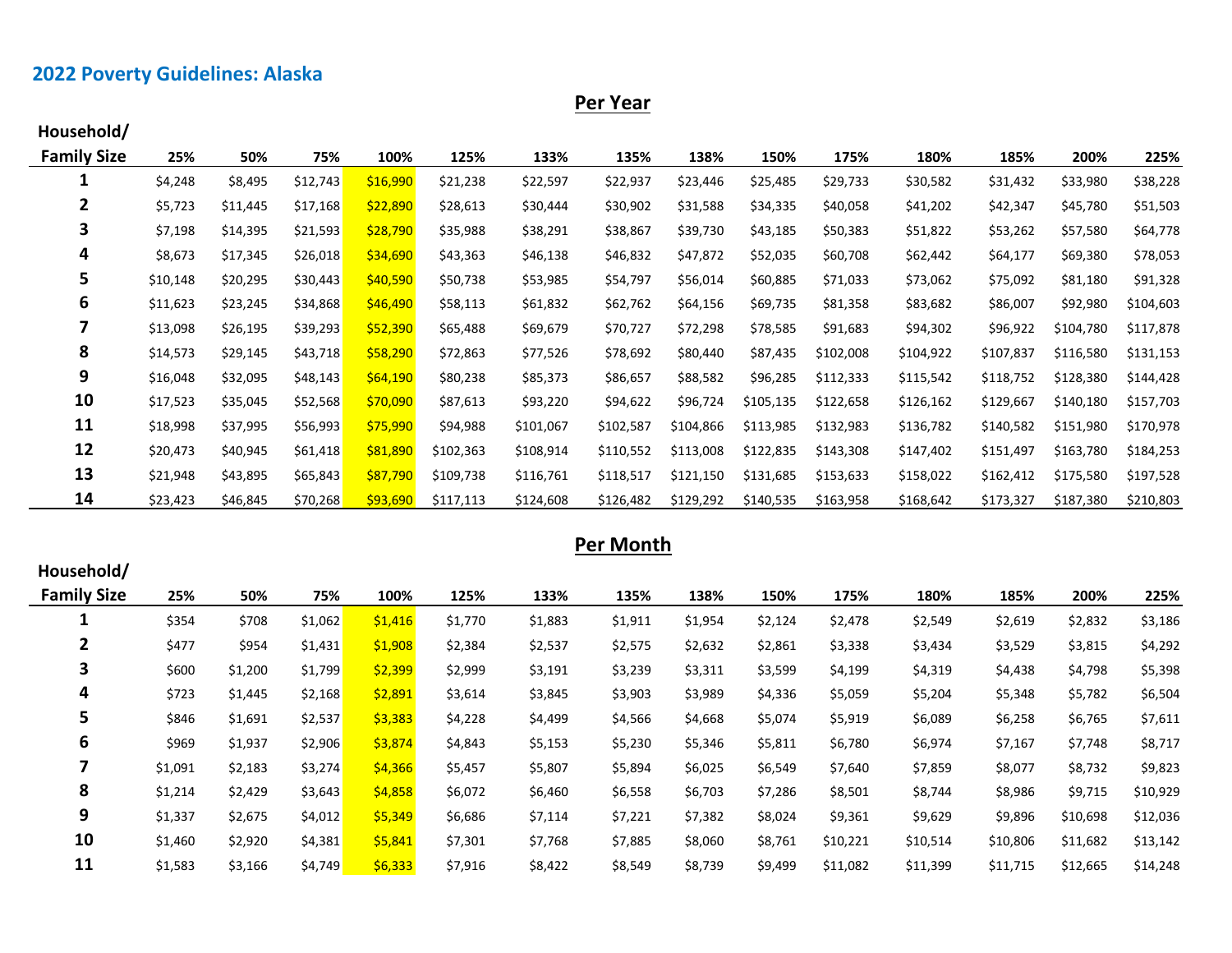| 12 | \$1.706 | \$3,412 | \$5.118 | \$6.824 | \$8,530 | \$9,076  | \$9,213  | \$9,417  | \$10,236 | \$11,942 | \$12,284 | \$12,625 | \$13.648 | \$15,354 |
|----|---------|---------|---------|---------|---------|----------|----------|----------|----------|----------|----------|----------|----------|----------|
| 13 | \$1.829 | \$3,658 | \$5,487 | \$7,316 | \$9,145 | \$9,730  | \$9,876  | \$10,096 | \$10,974 | \$12,803 | \$13,169 | \$13,534 | \$14,632 | \$16,461 |
| 14 | \$1.952 | \$3,904 | \$5,856 | \$7,808 | \$9,759 | \$10,384 | \$10,540 | \$10,774 | \$11,711 | \$13,663 | \$14,054 | \$14,444 | \$15,615 | \$17,567 |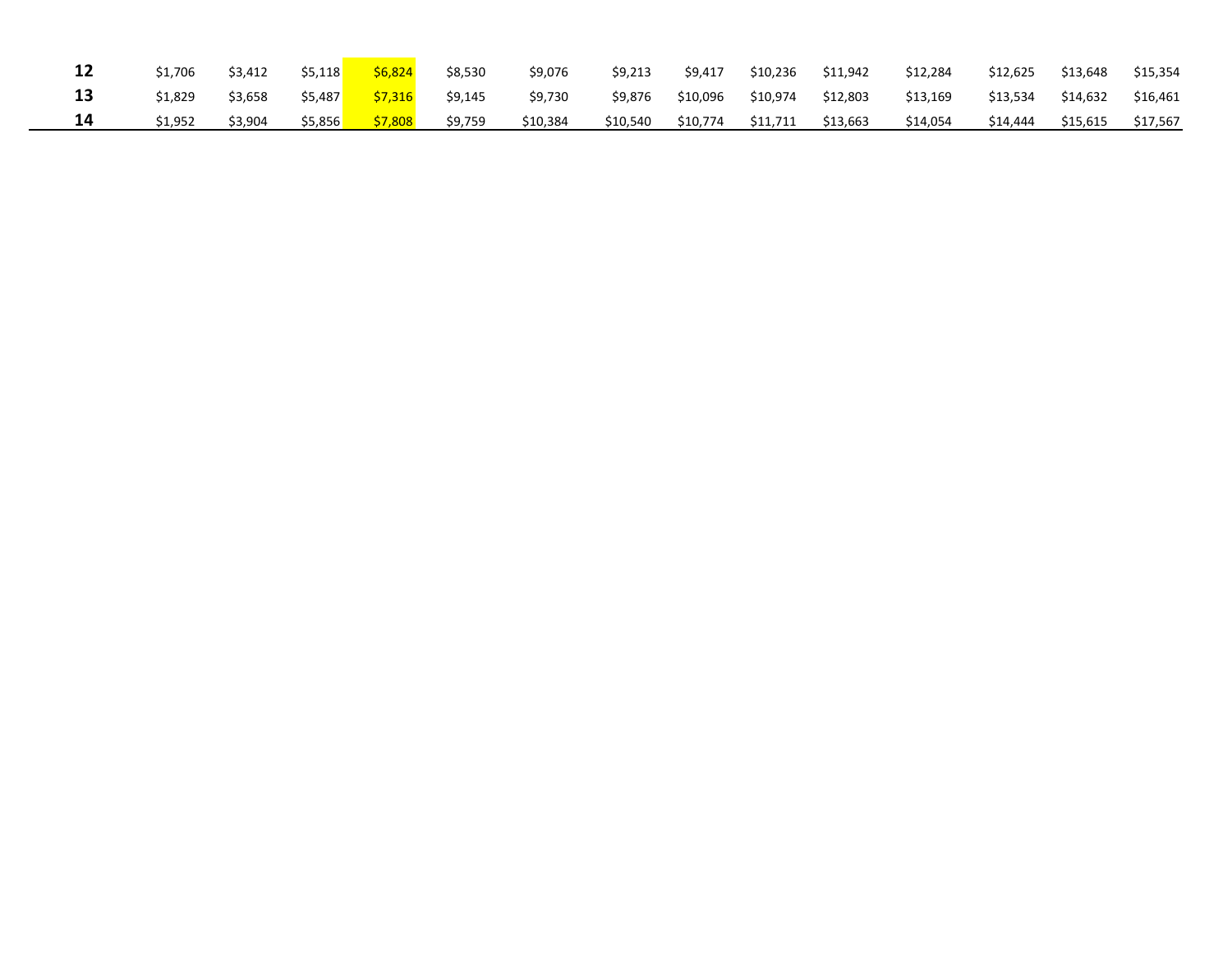# **2022 Poverty Guidelines: Hawaii**

**Per Year**

| <b>Household</b> |          |          |          |          |           |           |           |           |           |           |           |           |           |           |
|------------------|----------|----------|----------|----------|-----------|-----------|-----------|-----------|-----------|-----------|-----------|-----------|-----------|-----------|
| /Family Size     | 25%      | 50%      | 75%      | 100%     | 125%      | 133%      | 135%      | 138%      | 150%      | 175%      | 185%      | 200%      | 225%      | 250%      |
| 1                | \$3,908  | \$7,815  | \$11,723 | \$15,630 | \$19,538  | \$20,788  | \$21,101  | \$21,569  | \$23,445  | \$27,353  | \$28,916  | \$31,260  | \$35,168  | \$39,075  |
| $\mathbf{2}$     | \$5,265  | \$10,530 | \$15,795 | \$21,060 | \$26,325  | \$28,010  | \$28,431  | \$29,063  | \$31,590  | \$36,855  | \$38,961  | \$42,120  | \$47,385  | \$52,650  |
| 3                | \$6,623  | \$13,245 | \$19,868 | \$26,490 | \$33,113  | \$35,232  | \$35,762  | \$36,556  | \$39,735  | \$46,358  | \$49,007  | \$52,980  | \$59,603  | \$66,225  |
| 4                | \$7,980  | \$15,960 | \$23,940 | \$31,920 | \$39,900  | \$42,454  | \$43,092  | \$44,050  | \$47,880  | \$55,860  | \$59,052  | \$63,840  | \$71,820  | \$79,800  |
| 5                | \$9,338  | \$18,675 | \$28,013 | \$37,350 | \$46,688  | \$49,676  | \$50,423  | \$51,543  | \$56,025  | \$65,363  | \$69,098  | \$74,700  | \$84,038  | \$93,375  |
| 6                | \$10,695 | \$21,390 | \$32,085 | \$42,780 | \$53,475  | \$56,897  | \$57,753  | \$59,036  | \$64,170  | \$74,865  | \$79,143  | \$85,560  | \$96,255  | \$106,950 |
| 7                | \$12,053 | \$24,105 | \$36,158 | \$48,210 | \$60,263  | \$64,119  | \$65,084  | \$66,530  | \$72,315  | \$84,368  | \$89,189  | \$96,420  | \$108,473 | \$120,525 |
| 8                | \$13,410 | \$26,820 | \$40,230 | \$53,640 | \$67,050  | \$71,341  | \$72,414  | \$74,023  | \$80,460  | \$93,870  | \$99,234  | \$107,280 | \$120,690 | \$134,100 |
| 9                | \$14,768 | \$29,535 | \$44,303 | \$59,070 | \$73,838  | \$78,563  | \$79,745  | \$81,517  | \$88,605  | \$103,373 | \$109,280 | \$118,140 | \$132,908 | \$147,675 |
| 10               | \$16,125 | \$32,250 | \$48,375 | \$64,500 | \$80,625  | \$85,785  | \$87,075  | \$89,010  | \$96,750  | \$112,875 | \$119,325 | \$129,000 | \$145,125 | \$161,250 |
| 11               | \$17,483 | \$34,965 | \$52,448 | \$69,930 | \$87,413  | \$93,007  | \$94,406  | \$96,503  | \$104,895 | \$122,378 | \$129,371 | \$139,860 | \$157,343 | \$174,825 |
| 12               | \$18,840 | \$37,680 | \$56,520 | \$75,360 | \$94,200  | \$100,229 | \$101,736 | \$103,997 | \$113,040 | \$131,880 | \$139,416 | \$150,720 | \$169,560 | \$188,400 |
| 13               | \$20,198 | \$40,395 | \$60,593 | \$80,790 | \$100,988 | \$107,451 | \$109,067 | \$111,490 | \$121,185 | \$141,383 | \$149,462 | \$161,580 | \$181,778 | \$201,975 |
| 14               | \$21,555 | \$43,110 | \$64,665 | \$86,220 | \$107,775 | \$114,673 | \$116,397 | \$118,984 | \$129,330 | \$150,885 | \$159,507 | \$172,440 | \$193,995 | \$215,550 |

| Per Month |  |
|-----------|--|
|           |  |

| Household/         |         |         |         |         |         |         |         |         |         |          |          |          |          |          |
|--------------------|---------|---------|---------|---------|---------|---------|---------|---------|---------|----------|----------|----------|----------|----------|
| <b>Family Size</b> | 25%     | 50%     | 75%     | 100%    | 125%    | 133%    | 135%    | 138%    | 150%    | 175%     | 185%     | 200%     | 225%     | 250%     |
| 1                  | \$326   | \$651   | \$977   | \$1,303 | \$1,628 | \$1,732 | \$1,758 | \$1,797 | \$1,954 | \$2,279  | \$2,410  | \$2,605  | \$2,931  | \$3,256  |
| 2                  | \$439   | \$878   | \$1,316 | \$1,755 | \$2,194 | \$2,334 | \$2,369 | \$2,422 | \$2,633 | \$3,071  | \$3,247  | \$3,510  | \$3,949  | \$4,388  |
| 3                  | \$552   | \$1,104 | \$1,656 | \$2,208 | \$2,759 | \$2,936 | \$2,980 | \$3,046 | \$3,311 | \$3,863  | \$4,084  | \$4,415  | \$4,967  | \$5,519  |
| 4                  | \$665   | \$1,330 | \$1,995 | \$2,660 | \$3,325 | \$3,538 | \$3,591 | \$3,671 | \$3,990 | \$4,655  | \$4,921  | \$5,320  | \$5,985  | \$6,650  |
| 5                  | \$778   | \$1,556 | \$2,334 | \$3,113 | \$3,891 | \$4,140 | \$4,202 | \$4,295 | \$4,669 | \$5,447  | \$5,758  | \$6,225  | \$7,003  | \$7,781  |
| 6                  | \$891   | \$1,783 | \$2,674 | \$3,565 | \$4,456 | \$4,741 | \$4,813 | \$4,920 | \$5,348 | \$6,239  | \$6,595  | \$7,130  | \$8,021  | \$8,913  |
| 7                  | \$1,004 | \$2,009 | \$3,013 | \$4,018 | \$5,022 | \$5,343 | \$5,424 | \$5,544 | \$6,026 | \$7,031  | \$7,432  | \$8,035  | \$9,039  | \$10,044 |
| 8                  | \$1,118 | \$2,235 | \$3,353 | \$4,470 | \$5,588 | \$5,945 | \$6,035 | \$6,169 | \$6,705 | \$7,823  | \$8,270  | \$8,940  | \$10,058 | \$11,175 |
| 9                  | \$1,231 | \$2,461 | \$3,692 | \$4,923 | \$6,153 | \$6,547 | \$6,645 | \$6,793 | \$7,384 | \$8,614  | \$9,107  | \$9,845  | \$11,076 | \$12,306 |
| 10                 | \$1,344 | \$2,688 | \$4,031 | \$5,375 | \$6,719 | \$7,149 | \$7,256 | \$7,418 | \$8,063 | \$9,406  | \$9,944  | \$10,750 | \$12,094 | \$13,438 |
| 11                 | \$1,457 | \$2,914 | \$4,371 | \$5,828 | \$7,284 | \$7,751 | \$7,867 | \$8,042 | \$8,741 | \$10,198 | \$10,781 | \$11,655 | \$13,112 | \$14,569 |
| 12                 | \$1,570 | \$3,140 | \$4,710 | \$6,280 | \$7,850 | \$8,352 | \$8,478 | \$8,666 | \$9,420 | \$10,990 | \$11,618 | \$12,560 | \$14,130 | \$15,700 |